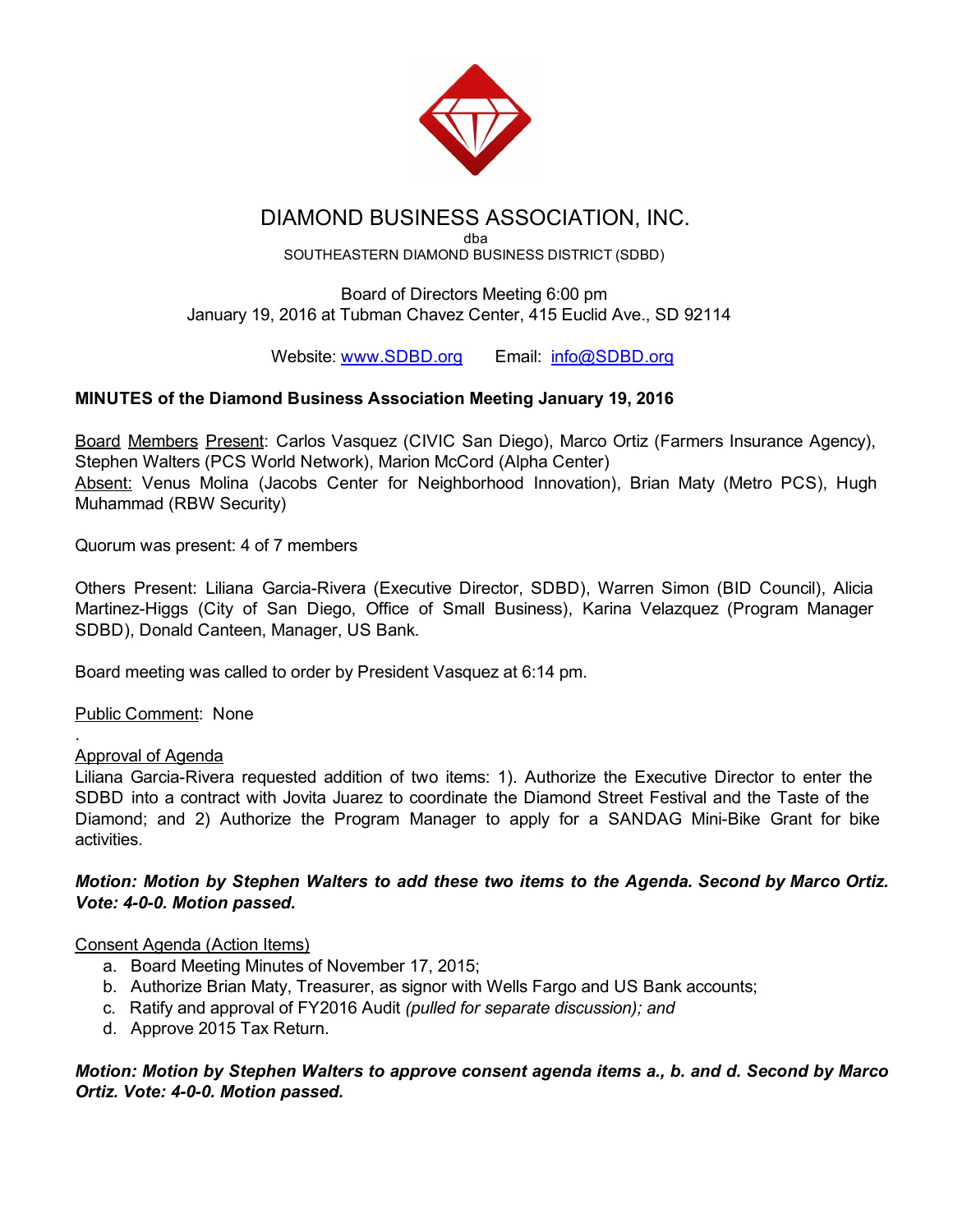#### President's Report; Carlos Vasquez:

a. Elect Chair of Economic Development Committee: Action Item

#### *Motion: Motion by Marco Ortiz to accept recommendation of the Economic Development Committee to appoint Carlos Vasquez as Chair of this committee. Second by Marion McCord. Vote: 400. Motion passed.*

- b. Elect Chair of Marketing and Promotions Committee: Marco Ortiz said this committee met and discussed several items but did not elect a chair, but will do so at next meeting.
- c. Mid-Year Budget Review/Modification: Carlos Vasquez said the Executive Committee did not do this but that the Executive Director is doing this in her preparations for the City of San Diego FY17 Budget. They expect lower reserves and revised projections.
- d. Selection of Diamond Street Festival Graphic Designer: Action item Members reviewed the responses to the RFP for a graphics designer. After discussion, consensus was to select Pozos Creative Communications to do the work.

## *Motion: Motion by Marco Ortiz to select Pozos Creative Communications to do the graphics for the Street Festival for \$5,000 amount. Second by Marion McCord. Vote: 400. Motion passed.*

- e. Equipment Policy: Info item Marco Ortiz said they are still working on details over two issues: 1). Protection of intellectual/electronic property; and 2). To catalogue the equipment and to develop a process for future loan of equipment to other organizations. A final draft will be available at next board meeting for review.
- f. Handling Future Recommendation Letter Requests: Liliana Garcia-Rivera distributed a Draft of a Letter of Recommendation Policy for review. Three items listed as a criteria: 1). That the project or purpose has no conflict with our mission; 2). No liability is incurred; and 3). There is conflict of interest). After discussion, in Item #3, insert the word "no" before the words "conflict of interest". A timely manner is considered to be within the time frame of a month either before a board meeting or before an Executive Board meeting.

### *Motion: Motion by Stephen Walters to accept and approve the Draft Letter of Recommendation* Policy as submitted with the insertion of the word "No" in Criteria item #3 to read "There is no *conflict of interest." Second by Marion McCord. Vote: 400. Motion passed.*

g. Project New Village Letter of Support - Action item. Liliana Garcia-Rivera gave an overview of a proposed project called the Market Street Place-Making Project at a property owned by Civic San Diego across the Street from the Mt. Hope Community Garden. She also reported that in addition to the place-making project they want to designate and brand that section of Market Street (Gateway Center to I-805) as a "Good Food Corridor."

### *Motion: Motion by Marco Ortiz to approve a letter of support for the Project New Village "Market Street PlaceMaking" project. Second by Stephen Walters. Vote: 400. Motion passed.*

- h. Line of Credit (Info Item). Vasquez will work on the necessary paperwork.
- i. Banner Policy—Tabled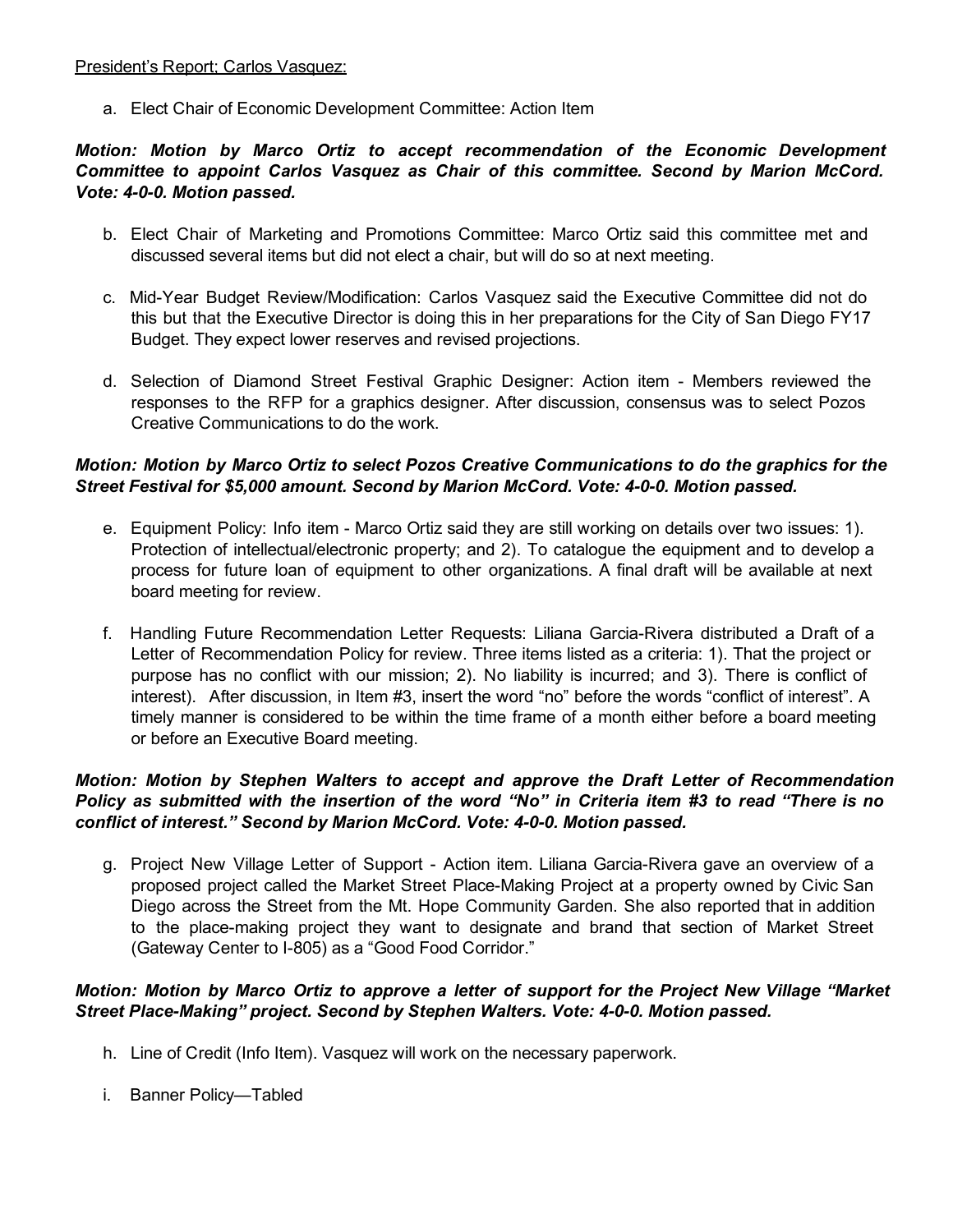j. Authorization for Executive Director to enter into a contract with Jovita Juarez to coordinate the 2016 Diamond Street Festival and Taste of the Diamond. Liliana Garcia-Rivera pointed out that due to Jovita Juarez' experience, City expenses (police/fire) were received and were much lower than estimated. After discussion it was decided to authorize the contract with Jovita Juarez and to widen the search for a coordinator for both events in 2017.

#### *Motion: Stephen Walters made a motion for the Executive Director to have the SDBD enter into a contract with Jovita Juarez to coordinate the 2016 Diamond Street Festival and the Taste of the Diamond for a combined total of \$2,500. Second by Marco Ortiz. Vote: 400. Motion passed.*

k. Authorize the Program Manager to apply for a SANDAG Mini-Bike Grant for bike activities. Karina Velazquez described the grant and its connection to the Bike to Work event in May.

#### *Motion: Carlos Vasquez made a motion to authorize the Program Manager to apply for a SANDAG MiniGrant for bike activities. Second by Stephen Walters. Vote: 400. Motion passed.*

#### Financial Reports for November/December 2015, report on Audit status

The President and Executive Director went over details of the audit report/recommendations, and the financials. She is preparing the FY17 Budget for the City of San Diego FY17 fiscal year contract and is preparing the mid-year adjustments during this process.

Vasquez reviewed the Audit with the three recommendations from the auditor and stated that the SDBD will comply with all of them: 1). To widen the search for insurance quotes for the future to avoid any hint of conflict of interest; 2). Disclosure to the members of a short-term, non-interest bearing loan from Carlos Vasquez for \$1,500 which was not included in the Minutes due to an oversight by the Minute taker; and 3). Widen the search for bookkeeping services to avoid a conflict of interest.

Alicia Martinez-Higgs reminded the board that the Annual Report to the members should be mailed out to the members, and that this report must show the year-end financial balance and a report of the annual projects and accomplishments. Liliana Garcia-Rivera will send out the Annual Report to Members with the First Quarter printed newsletter.

Liliana Garcia-Rivera reviewed the November and December financials in detail. These reports were received and filed.

#### *Motion: Motion was made by Stephen Walters to accept the FY2016 Audit. Second by Marco Ortiz. Vote: 301 (Marion McCord). Motion passed.*

Marketing Committee Report: Ortiz reported that the committee was very enthusiastic and well attended. Next meeting is January 25th at the Bryco Building at 3pm. They will begin working on a draft of a sponsorship opportunities package. They will also review a new Business Directory App and Liliana Garcia-Rivera is finding out if they can use the Tech Assistance funds for the cost of setting up the app.

Economic Development Committee Report: Carlos Vasquez said that Karina Velazquez is doing outreach for the committees. Donald Canteen attended and they are expecting he will join the board soon. The City of San Diego has received the Alpha Center's application for a Storefront Improvement Project. Greene Cat Market has entered into a 30-year leas with a new store, (7-11), at Euclid and Imperial. February 19th is the next Economic Development Committee meeting at the SDBD office.

#### Bylaw Revison Committee report:

Marco Ortiz reported they will have a draft for the next board meeting for review.